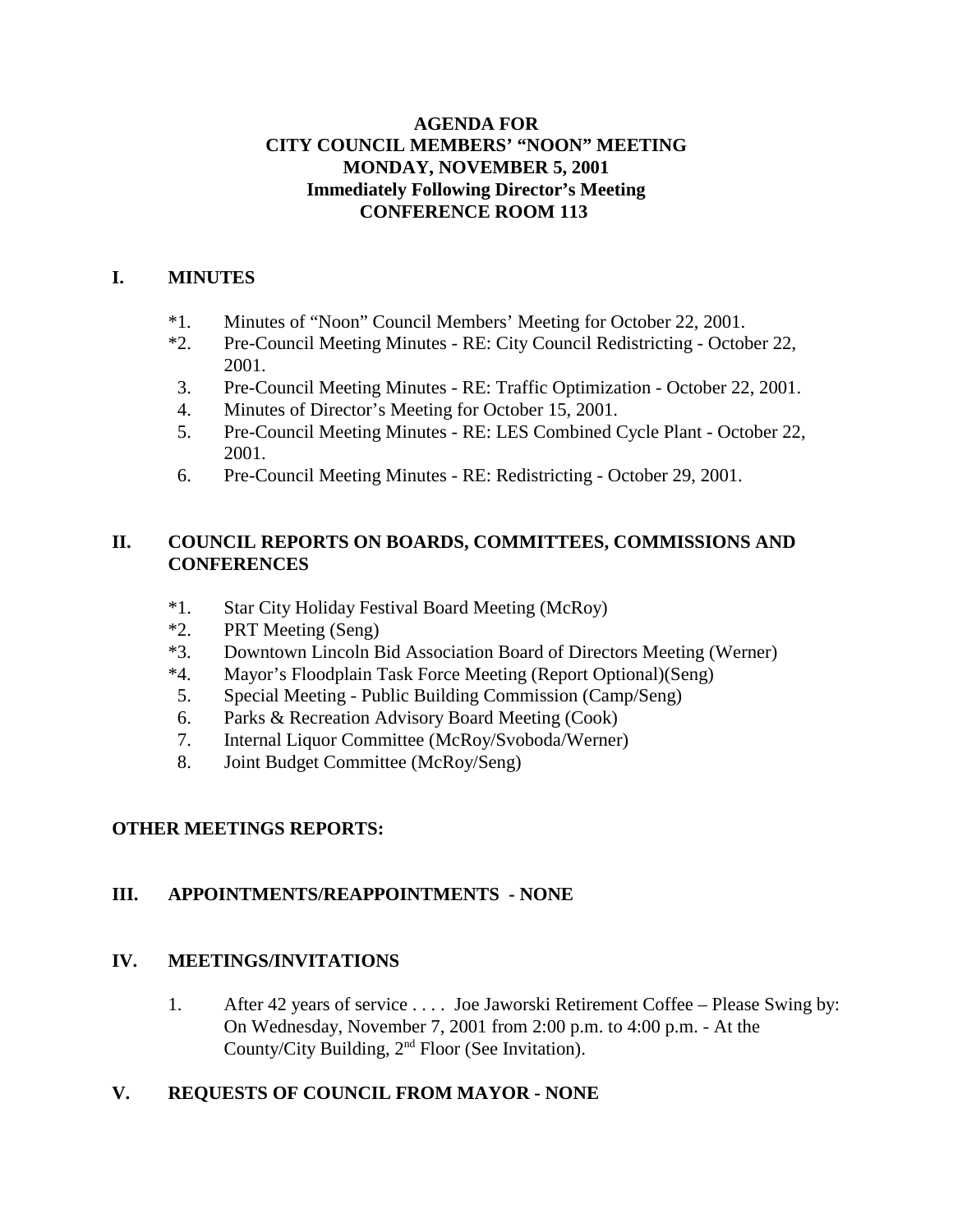## **VI. CITY COUNCIL MEMBERS**

**VII. MISCELLANEOUS - NONE**

**VIII. ADJOURNMENT**

**\*HELD OVER FROM OCTOBER 29, 2001.**

ca110501/tjg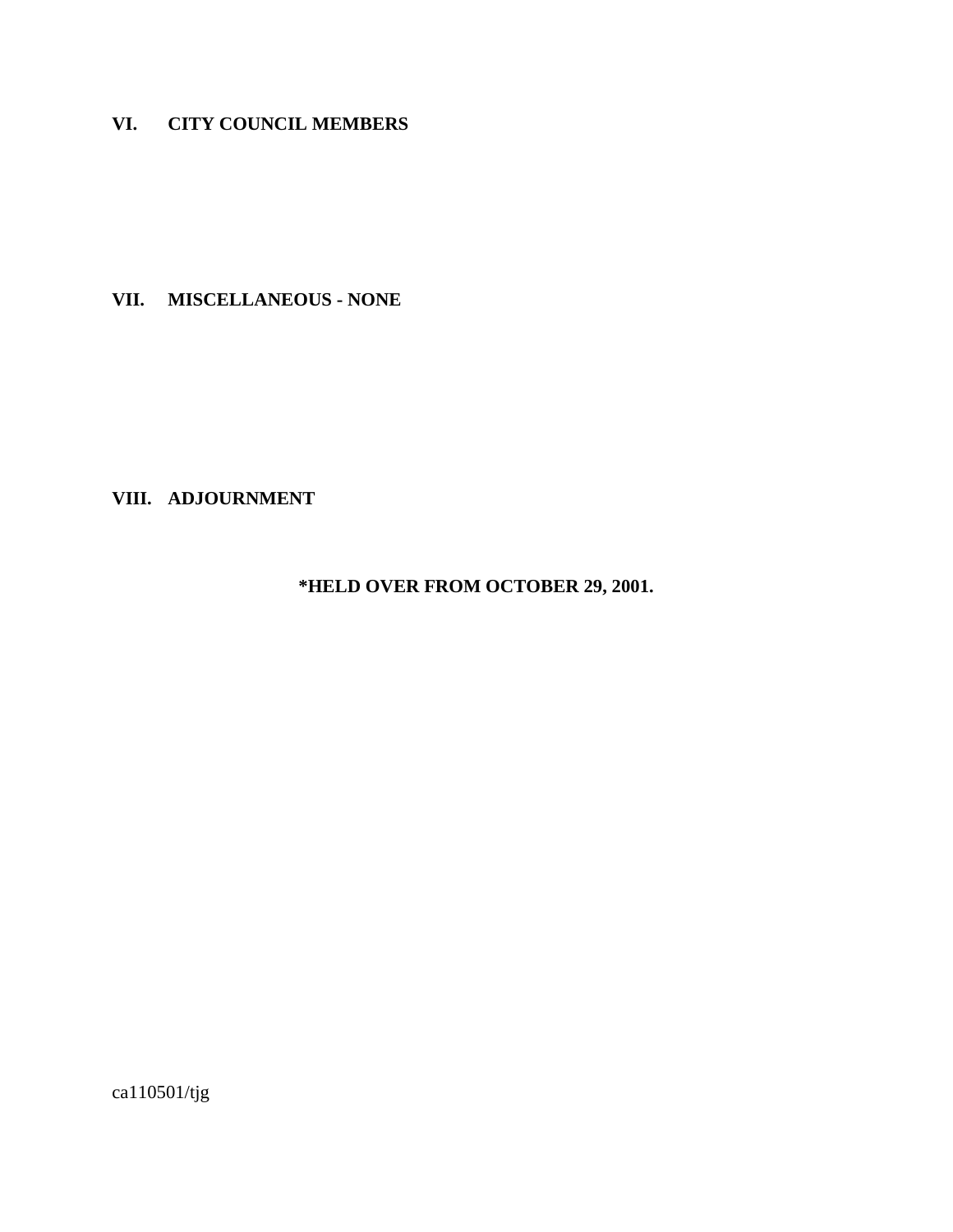# **MINUTES CITY COUNCIL MEMBERS' "NOON" MEETING MONDAY, NOVEMBER 5, 2001** *CONFERENCE ROOM 113*

**Council Members Present:** Annette McRoy, Chair; Jonathan Cook, Vice-Chair; Coleen Seng, Ken Svoboda, Terry Werner; ABSENT: Glenn Friendt; ABSENT FROM "NOON" MEETING: Jon Camp.

**Others Present:** Mark Bowen, Amy Tejral, Ann Harrell, Mayor's Office; Dana Roper, City Attorney; Don Herz, Finance Director; Darrell Podany, Aide to Council Members Friendt, Camp and Svoboda; Joan Ray, Council Secretary.

Prior to Council addressing the Items on the 11-05-01 Council Member's "Noon"Agenda, Finance Director Don Herz came forward and passed out the attached information on the Ambulance Billings. Council, at Mr. Herz's request, agreed to a bi-monthly rather than a weekly update on this information.

#### **I. MINUTES**

- \*1. Minutes of "Noon" Council Members' Meeting for October 22, 2001.
- \*2. Pre-Council Meeting Minutes RE: City Council Redistricting October 22, 2001.
- 3. Pre-Council Meeting Minutes RE: Traffic Optimization October 22, 2001.
- 4. Minutes of Director's Meeting for October 15, 2001.
- 5. Pre-Council Meeting Minutes RE: LES Combined Cycle Plant October 22, 2001.
- 6. Pre-Council Meeting Minutes RE: Redistricting October 29, 2001.

Jonathan Cook, Council Vice-Chair, requested a motion to approve the above-listed minutes. Terry Werner moved approval of the minutes as presented. The motion was seconded by Coleen Seng and carried by the following vote: AYES: Jonathan Cook, Annette McRoy, Coleen Seng, Ken Svoboda, Terry Werner; NAYS: None; ABSENT: Glenn Friendt; ABSENT FOR "NOON" MEETING: Jon Camp

## **II. COUNCIL REPORTS ON BOARDS, COMMITTEES, COMMISSIONS AND CONFERENCES -**

\*1. STAR CITY HOLIDAY FESTIVAL BOARD (McRoy) Ms. McRoy reported that the parade is on-track, on schedule and moving forward. They've hired a new events coordinator, though she is not working on the parade at this point because of the lateness of getting involved. Ms. McRoy reported that they're \$18,000.00 ahead of what they had planned in their budget.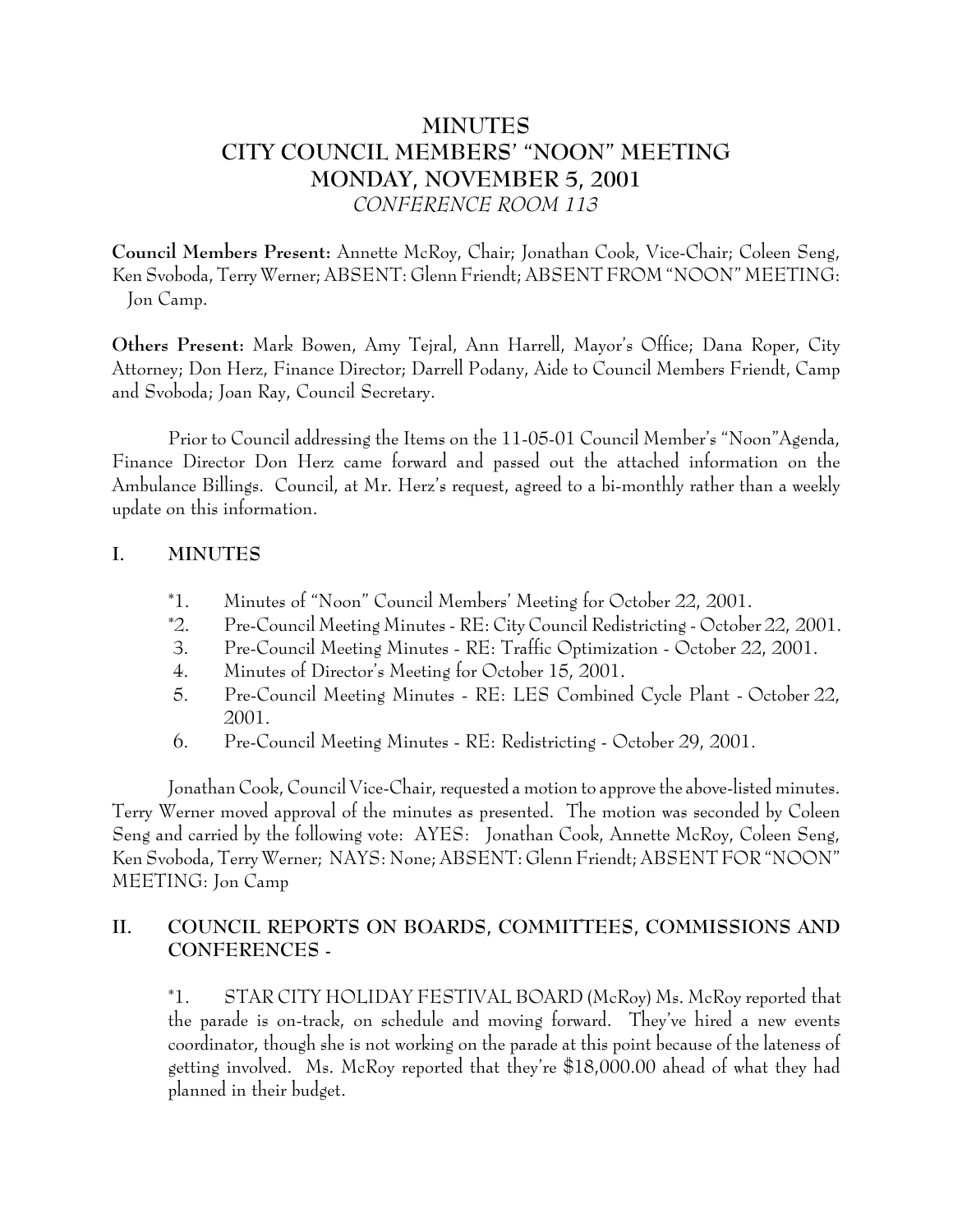Ms. McRoy noted that there was a promotional campaign in place utilizing "parade bucks" for parade participants; the newsletter is going out; the banners are up and the parade is scheduled for December  $8<sup>th</sup>$ . The Parade Board Breakfast has been streamlined as well by changing the format to make the awards ceremony move along a little faster. Only the Mayor will speak this year and then they will move right into the awards ceremony.

Ms. McRoy reported that, along with the City Event Team, CIC designs the graphics and buttons and banners. (The Team includes Parks  $\mathscr C$  Rec, Captain Citta of the LPD, and the Mayor's Office.) Mr. Svoboda asked if Council Members were supposed to participate in the parade under their status as Lincoln City Council Members? Ms. McRoy answered that no politicians or beauty queens are involved in the Parade [Laughter] However, it was noted that the Governor and Mayor were in the parade - as well as Santa Claus.

Ms. McRoy mentioned that there were also security concerns this year that have been addressed.

#### \*2. PRT (Seng) - No Report

\*3. DOWNTOWN LINCOLN B.I.D. ASSOCIATION BOARD OF DIRECTORS MEETING (Werner) - Mr. Werner reported that much of the information from this meeting had been provided at the pre-council meeting earlier this morning. He noted that a good portion of the meeting had been in regard to the assessments.

Mr. Werner stated that the streetscape project has been delayed due to the lack of revenue, but the Board was hopeful that it could be reinstated in the Spring. If not, it will be addressed again next Fall.

He reported that Block 41 continues to move ahead, with meetings scheduled for tomorrow to look at designs, etc. It was reported that negotiations should be before Council in January. Assuming approval on everything, demolition would start in February or March with an opening in the Spring or Fall of 2003.

Mr. Werner reported that the Mayor had also spoken about the Omaha B.I.D. He explained that they had requested the Lincoln DLA to meet with them again.

The only other matter addressed was the concern about the aggressive nature of towing cars in Downtown Lincoln after 7:00 p.m. He noted that cars were being towed because of "outstanding" tickets - and, in fact, in one instance, the ticket had been issued only two days earlier. Mr. Werner noted that this should not have occurred. He indicated that Chief Casady had been invited to come to the next meeting to discuss the issue. Mr. Werner indicated that he had noted to the Board that Chief Casady really needn't come forward to discuss this, because he was just enforcing the law. Other discussion covered how we should be inviting people into our downtown for special events and football games and whether we should actively enforce some of those regulations on those event days. Mr. Werner concluded that that is, of course, a whole other discussion.

Mr. Cook thought it was a policy decision...how many tickets allowed before automatic towing...not a legal decision. Ms. Harrell stated that it should be an across the board decision covering all areas of the City - not just Downtown on Saturday night.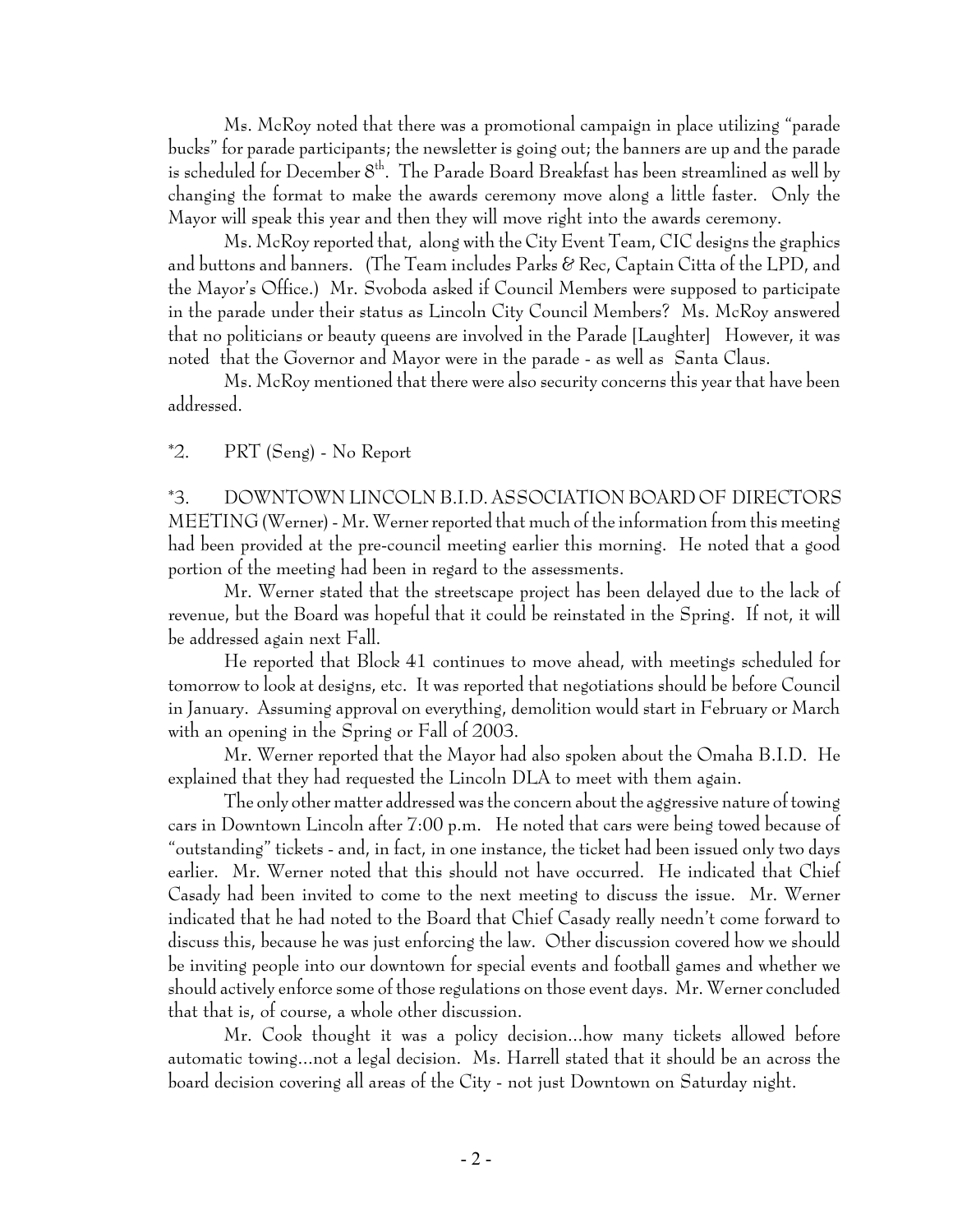\*4. MAYOR'S FLOOD PLAIN TASK FORCE (Report Optional)(Seng) Ms. Seng noted light-heartedly that the way the Flood Plain issues are approached for discussion involved the term "Hit the Ditch  $\mathcal C$  Run"

She reported that a Corp of Engineers representative was there to talk about Flood Plain Management strategies from other localities. Ms. Seng stated that most of the Task Force members agreed that there had not been enough examples of similar sized communities as Lincoln to give the comparisons a great deal of credence. So, they had asked for more specific examples which would be closer to Lincoln in relation to size and topography to be presented at the next meeting

Some cities apparently have fees as a substantial source of revenue such as drainage fees, utility fees, stormwater fees. Some had different regulations on public parks which are used for flood water storage.

There had been a great deal of discussion on insurance rates and whether or not Lincoln was being judged accurately in that. She noted that Lincoln had a Category 8 rating which allows a 10% premium reduction. Several of the Task Force Members were concerned about our lower to moderate income areas - that it is really harming our neighborhoods.

They had also discussed the 0% increase in flood plain elevations. After this presentation, the Task Force divided into smaller sub-committees and talked. At the close of these smaller sessions, each sub-group's recorded comments were turned back in to the larger group. These comments will be addressed at the next meeting.

Ms. Seng requested that the Mayor's Office find out who the County representative was for this Task Force, because the County representative has not been attending. Mr. Bowen noted that they had begun the session with Mr. Heier as the County representative, but later switched to Mr. Workman. Ms. Seng requested the Mayor's Office to contact the County and encourage their attendance, because whatever we discuss, it will effect and include the County. She noted that the make-up of the Task Force was very diverse and she felt quite good about that. She complimented whomever put the group together.

 5. SPECIAL MEETING - PUBLIC BUILDING COMMISSION (Camp/Seng) Ms. Seng handed material out to the Council Members. She briefly explained the Master Plan which the Public Building Commission had instated about 11 years ago. The 10 Year Plan has expired and so, there should have been a new study undertaken about a year ago for a Master Plan on these buildings. That was not done, but we are beginning now.

We've hired Jim Hille, who was the architect of the original Plan, and asked his firm to create another Master Plan. Ms. Seng explained that because Mark Bowen had given Mr. Hille a little push, we've gotten the time-frame reduced down to what we originally had requested. The actual cost of doing this is less than the cost was 10 years ago, which Ms. Seng felt was good.

Ms. Seng noted that the vote was four to one to hire Mr. Hille to do this. (The dissenting vote had been cast because of monetary concerns, not concerns regarding the need for a study, or Mr. Hille or the firm.)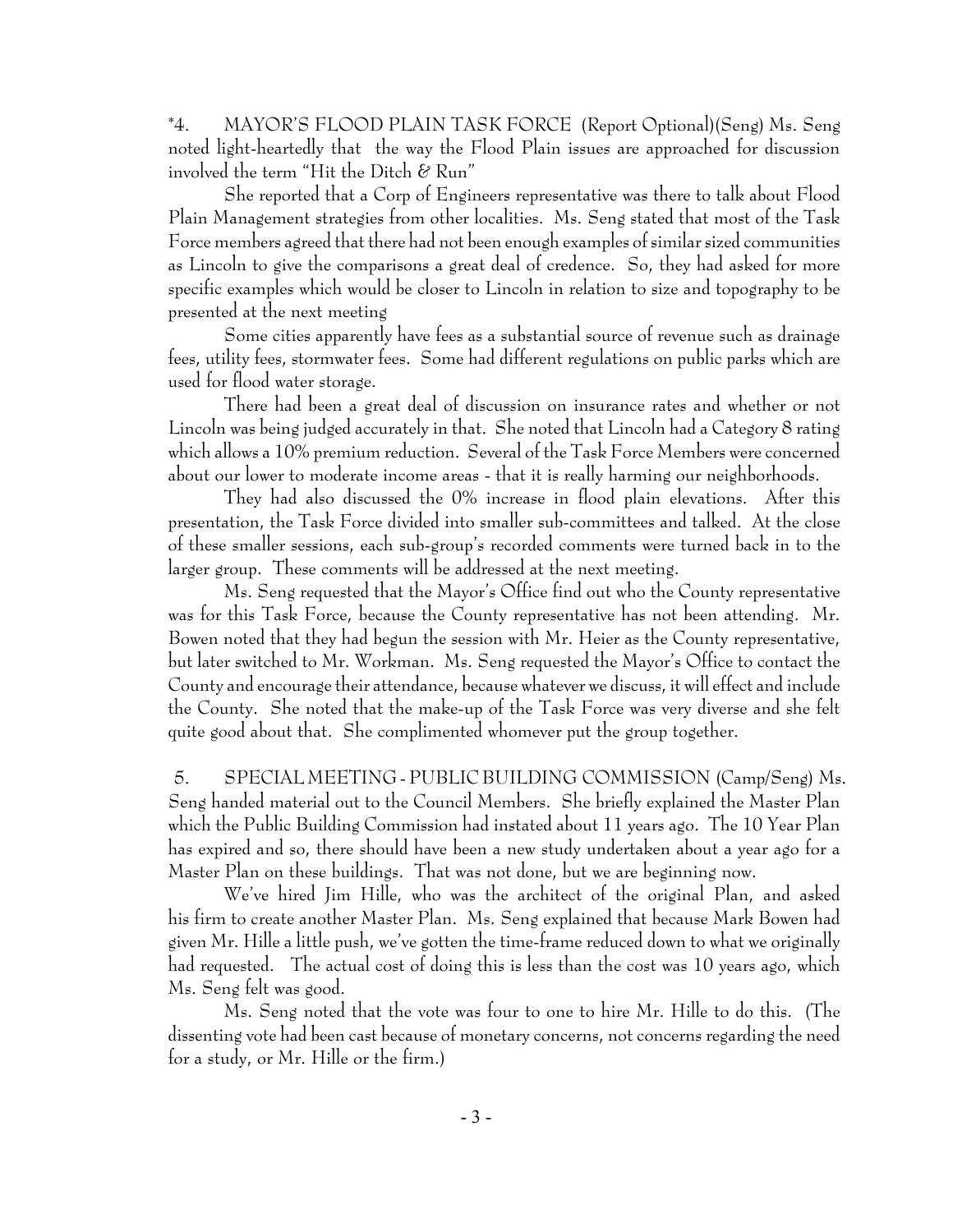Ms. Seng reported that Mr. Rick Haden was at the meeting to present the results of the parking study. Ms. Seng noted that they were trying to make sure that the parking study and the spacing study are coordinated and brought forward together.

Ms. Seng outlined the placement of other agencies in other buildings that had been discussed. Also discussed was the 3<sup>rd</sup> floor expansion plans, which all hinge on the vacation of the Old Federal Building. Ms. Seng noted that the County still has Trabert Hall holding; and reported that the Health Department and their space needs were also discussed.

Ms. Seng shared with Council that a great concern had been the date that the Old Federal Building would have to be vacated. Mr. Bowen stated that they had discussed this with the County Board and had given them a feel for at least the time of year it would be, noting that it would be a year from next Spring. He said that the Board seemed more comfortable knowing that much.

Ms. Harrell explained the paper work (lease and redevelopment agreement) would be coming forward to Council and Building Commission in April or May of this coming Spring.

Ms. Seng announced that the Public Building Commission had a brief presentation scheduled on the Agenda of the Common Meeting set for tomorrow morning. This Thursday, Ms. Seng explained, the Public Building Commission will be going to meet with the Omaha Building Commission, noting that this should be interesting! She concluded with the note that November 13th will be the date of the next scheduled PBC meeting.

 6. PARKS & RECREATION ADVISORY BOARD (Cook) Mr. Cook reported that the golf courses would be getting 81 new markers for the holes. He noted that the markers were made out of granite - pretty fancy and quite expensive. However, we don't have to pay for them, because they're being provided by an advertising firm that will then sell advertising (15" x 15") on the bottom of each one. They'll do that for a number of years. After that time, the City will take control and they'll be ours. At that time, if we decide to sell advertising, or take the advertising off, it will be our option.

Ms. McRoy asked how much revenue that would afford the City. Mr. Cook stated that he had asked, after the City takes control, approximately how much the City would be getting. The estimate was \$500.00 per year per hole in potential revenue, times 81 holes. So, this would be a considerable sum *[\$40,500/YR]* from that - after their contract expires.

Mr. Cook reported that they had discussed trust funds money to be used to install irrigation landscaping around the new Elk statue in Pioneers Park.

He reported that they had changed the wedding reservation schedule so you can reserve a space for weddings up to a year in advance. Other reservations policy is that the applicant must wait 'til after January  $1<sup>st</sup>$  of the year that the events are held. He explained that they do that so someone can't just easily take the same spot and date year after year. They felt, for weddings, there would be only one date. [Laughter]

They had discussed planting prairie grasses in the Parks. This program would make upkeep easier. There would be approximately 30% of the parks land set aside for native and prairie grasses. There would initially be some colorful, flowering plants included, but these are usually crowded out by the grasses over time. This would cut down on maintenance costs; but since some people might not like the non-manicured look of the prairie grasses, they want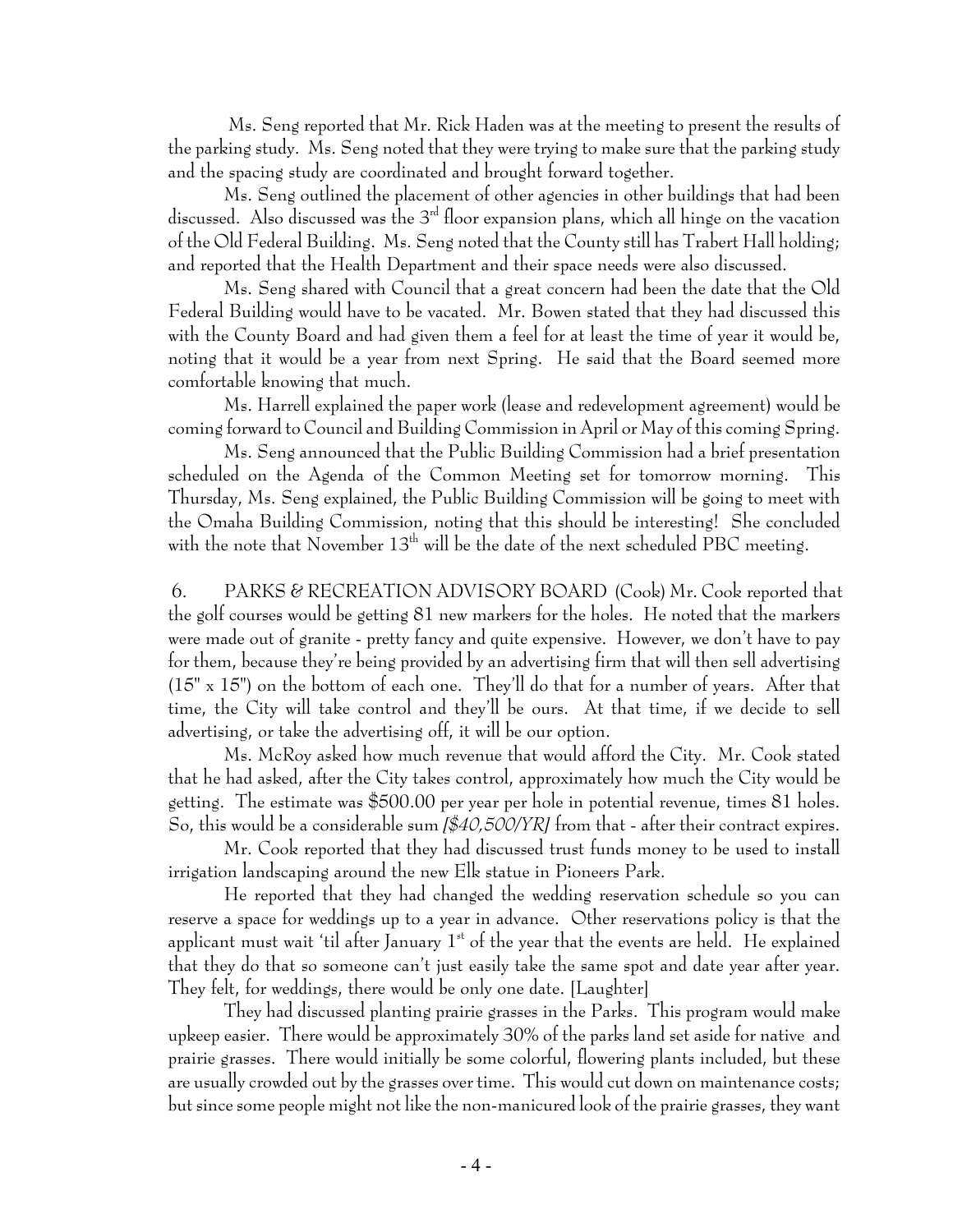to make sure that the landscaping is clear cut with sharp lines where the mowing is being done so people will know that the landscaping isn't an accident. The biggest problem will be ensuring that they are coordinating the program with the "weed people" to get clearance to do this.

Mr. Cook reported that the CIP projects which were on hold were discussed. The Parks Department brought in their list of priorities. The way it's been in past budget years is that there is a list of projects and a list of funding sources  $\mathscr C$  you try to match them up. There is now the concept that the projects funded by Keno Funds are prioritized over the General Revenue funded projects. Keno was never thought to be a reliable source....it has turned out to be more reliable than sales tax monies, certainly. So, though it wasn't the way it was originally done, the Board felt it may be necessary to re-prioritize - stating that they wanted to shift the Keno expenditures, since that money is not in short supply necessarily, and may ultimately be released. In this re-prioritization, the Board wants to shift the priority so the Keno money goes from the lower priority items up to the higher ones which *were* General Revenue funds. It's just an interdepartmental shift.

One of the high priority projects was the tree inventory. The inventory will help greatly in determining priority plantings and trimmings. This will, of course, require a Mayoral approval and City Council vote on the Keno funding.

Mr. Cook reported that he had brought up Council's pool discussion. He stated that the Board had responded by noting that they are having enough trouble maintaining existing pools and that resources need to be dedicated to keeping what we have running, given the short supply of money available. They would still like to look at any kind of partnered uses with schools or even an indoor facility.

 7. INTERNAL LIQUOR COMMITTEE (McRoy/Svoboda/Werner) Ms. McRoy reported that they had discussed SDLs. The two criteria that were finally agreed upon were 1) Existing Business; and 2) Adjacent to the Building. She emphasized that this was concerning football SDLs only and not the overall City-wide policy. Ms. McRoy explained that she had had Ms. Ray do some research on other football cities in the 'Top 10' that have the same football environment that Lincoln has. She noted that it is a lot different in other areas. She stated that she would get a report together to share with Council the findings of the Committee regarding this issue.

What came out of the Committee meeting discussion was that Bob Jergenson, the head of the Responsible Hospitality Council, will be inviting the Internal Liquor Committee (and Council Members will be welcome, too) to a meeting with the effected bar owners and get some input, so we'll have a public process with the industry. The estimated time-frame would be either January or February.

Ms. McRoy noted that the other items discussed had been the usual bar reports which she would cover if any Council members had questions.

She added, FYI, that Detox is quite full quite a few times after home football games. They have to close to further intake after they're full. This gives rise to the concern about how many drunks are running around who don't get picked up because Police have no place to take them after Detox, at capacity, is closed.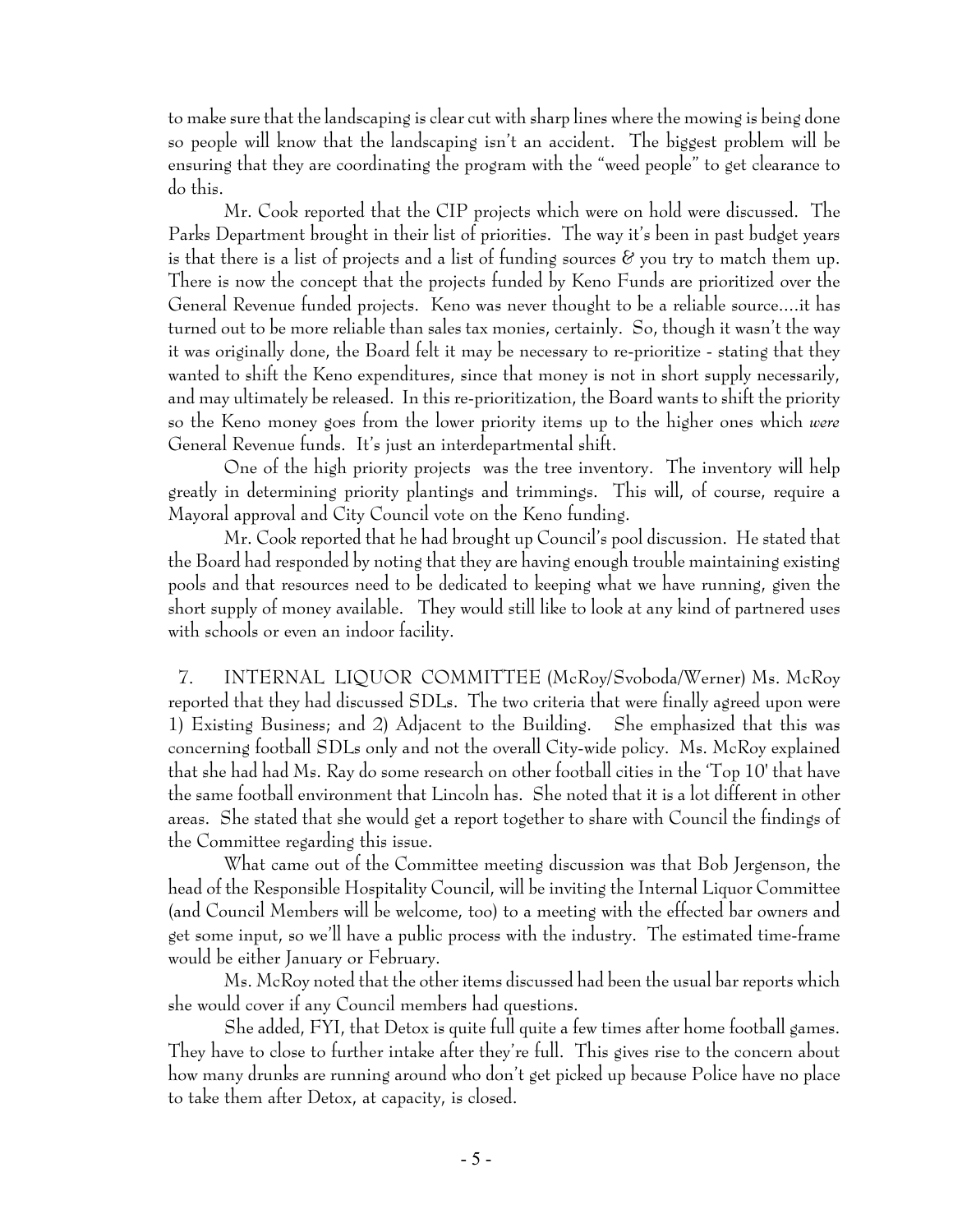8. JOINT BUDGET COMMITTEE (McRoy/Seng) Ms. Seng commented that on Center Point, they're changing direction because of their funding source. They had been getting their money as a drug rehabilitation facility. Those dollars are not coming through and will not be coming through in the foreseeable future, so they are changing their direction to focus more on psychological and mental health concerns. Ms. Seng noted that some of the folks that end up at Detox could probably use those services, but with Center Point changing their direction, purely from a financial position, it will be a concern.

Another agency that is really concerned about their future is the Catholic Social Services. There has been a hold-up on refugees coming into the country, which is what the Catholic Social Services has been handling. So, there is a whole other focus that they will have to assume.

Mr. Werner asked, in reference to Center Point, if this wouldn't leave a void in the community on drug rehabilitation? Ms. Seng noted that it would. Mr. Werner asked how that would be answered. No one knew for sure.

Ms. Seng noted that the Committee had also discussed, at some length, the Malone Center and another Center and the contrast between the two. The Process Plan used in crisis situations, such as we are seeing played out in the press with the Malone Center, is being sent to both the County and City legal departments and to the finance departments to see if they want to add anything to the Plan. Then, we'll probably discuss it at a Common meeting so we can get some approval. We may use this process with other agencies.

Funding categories were reviewed. We looked at the ones The United Way is dealing with and the ones that the City/County will be dealing with. The United Way is really concerned about their fund raising drive they're conducting right now. There are probably some changes going on with the "New Horizons". That was briefly discussed by Marc Wullschleger. The homeless count will be done Thursday night, November  $15<sup>th</sup>$  at  $5:00$  p.m.

Mr. Bowen explained in a bit more detail what the Process Plan would be when dealing with agencies applying for funding. He noted that the discussion indicated that at some point it would be added as part of the original documents when agencies apply for grants so that everybody would be aware from the beginning that if the agency got into trouble, this would be the process that would be initiated to help remedy the problems. This issue was briefly discussed by Council.

#### OTHER MEETINGS REPORTS: - None

#### **III. APPOINTMENTS/REAPPOINTMENTS** - Noted Without Significant Comment

#### **IV. MEETINGS/INVITATIONS** - Noted Without Significant Comment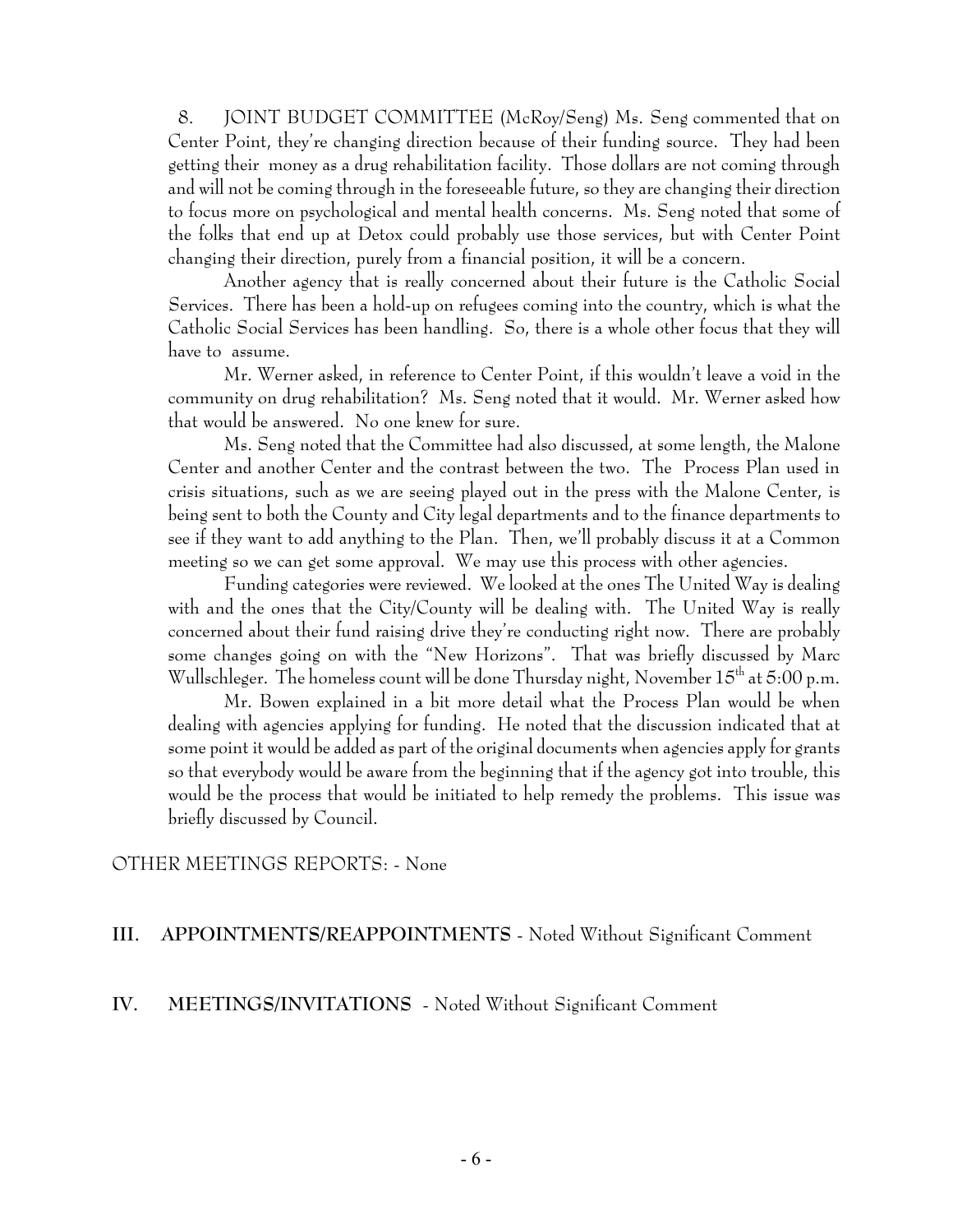**V. REQUESTS OF COUNCIL FROM MAYOR** - Mr. Bowen proposed the date of December 20<sup>th</sup> for the Council's Budget Retreat, explaining that this date was chosen because the Budget Office receives the figures on the sales tax revenue from the State on December 18<sup>th</sup> or 19<sup>th</sup> and Steve Hubka wanted to present this using the latest numbers.

Council determined that Thursday, December 20<sup>th</sup> from 1:00 to 5:00 p.m. at the Haymarket Park, if available, would be an acceptable date for their Budget Retreat. If the Haymarket Park Skybox facility was not available, it was agreed to hold the meeting at the Parks  $\&$  Recreation Department's Nature Center at Pioneer Park.

## **VI. COUNCIL MEMBERS**

**JON CAMP** - Absent from Council Members' "Noon" Meeting

**JONATHAN COOK** - No Further Comments

**GLENN FRIENDT** - Absent

**ANNETTE McROY** - No Further Comments

**COLEEN SENG** - No Further Comments

**KEN SVOBODA** - No Further Comments

**TERRY WERNER** - Mr. Werner asked Mr. Roper if he had checked on the request for Council endorsements from U.S. Flag Program. Mr. Roper answered that he had and that Council members could participate if they wanted to do so. Mr. Werner asked if it was being done as a Council? It was stated that each Council Member had been asked individually to support the program. Each Council Member had responded individually. Mr. Werner requested that his signature be added in support of the program. [All Council members participated in the expression of support for the program]

AMY TEJRAL- No Further Comments MARK BOWEN - No Further Comments

ANN HARRELL - No Further Comments

DANA ROPER - No Further Comments